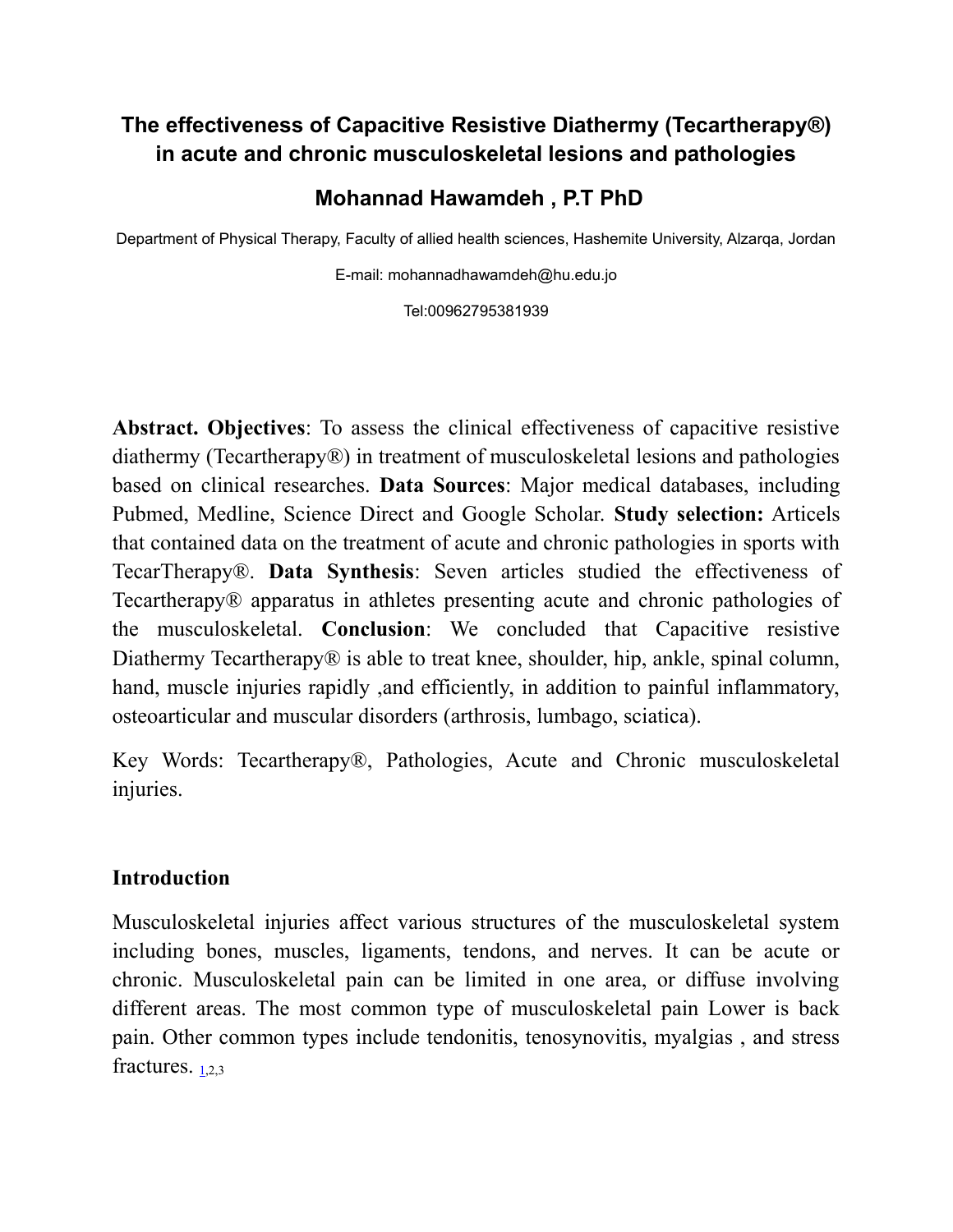Diathermy is a deep heat production production in body tissues using for therapeutic purposes by high-frequency currents. Diathermy is used in treating chronic musculoskeletal conditions. 2,3,4

Diathermy is aphysical therapy modality using for products moderate heat directly to pathological lesions in the deeper tissues of the body. moderate heat that can be produced by diathermy may be used to destroy neoplasm, warts and infected tissues, and to prevent blood vessels excessive bleeding. There are three diathermy agents: ultrasound, shortwave diathermy, and microwave diathermy.<sup>2</sup>

Recently, a system for capacitive and resistive energy transfer known as Tecartherapy® has been developed ,Capacitive and Resistive Diathermy (Tecartherapy®) promotes the natural physiological processes of tissue metabolism by transferring energy without introducing radiant energy from the exterior. Tecartherapy®, which uses the physical principle of the condenser, consists of a device composed of 2 facing and separated elements by an insulating material, these elements are connected to a current generator (machine body) that produces a potential difference between the 2 plates When we apply tension on the active electrode we produce an electrolytic movement in the tissue. 3,5,6

Tecartherapy® can work in two modes of transfer of electric charges: capacitive and resistive mode. 3,5

1. Capacitive Electrode :Reactions produced by the capacitive system are concentrated in tissues with higher electrolytic content (muscles and soft tissues)  $35$ 

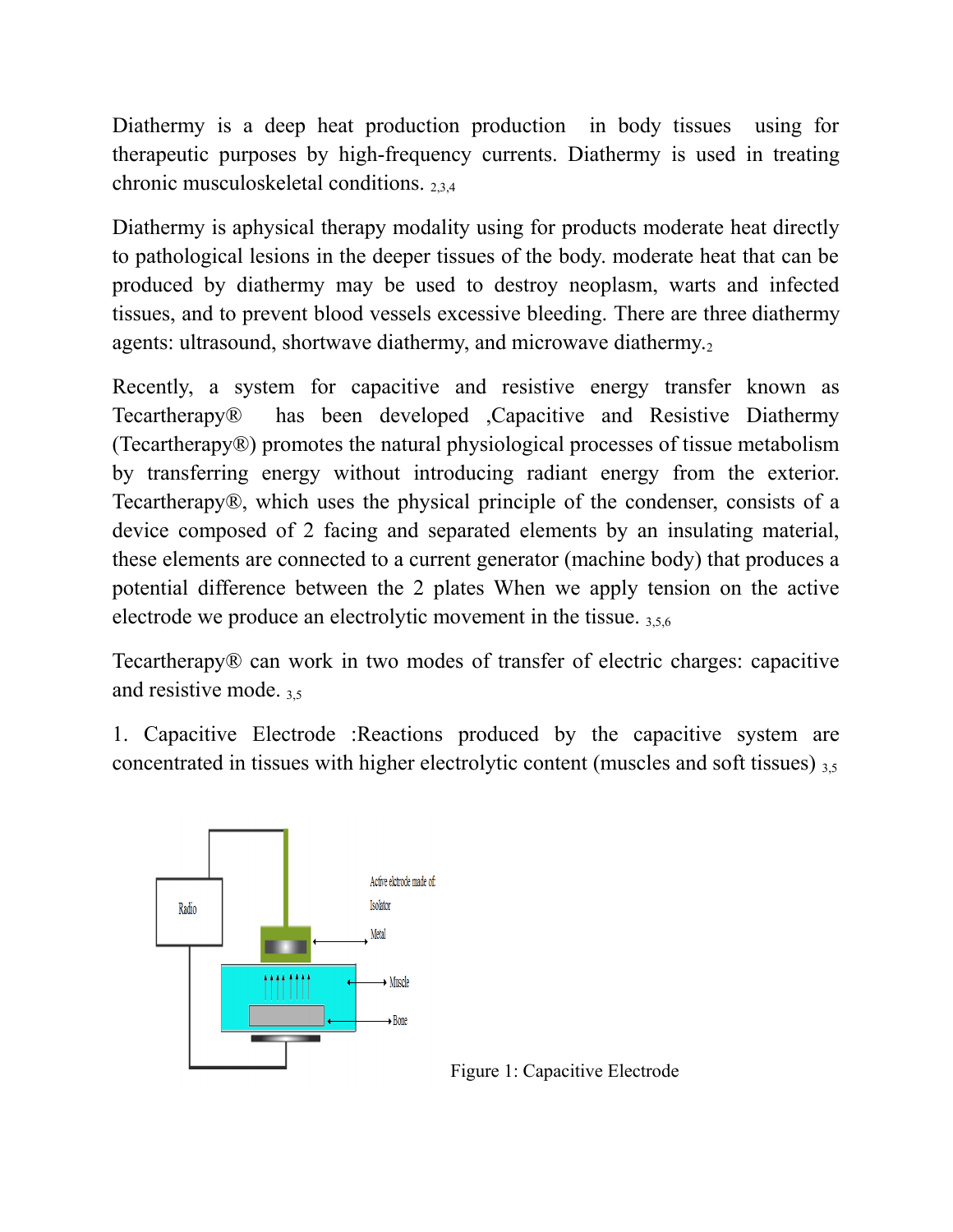### 2. Resistive Electrode

Reactions produced by resistive system are concentrated in higher resistance tissues (bones/tendons/joints)  $_{3.5}$ 



Figure 2: Resistive Electrode

Effects of Capacitive and Resistive Diathermy (Tecartherapy®): 3,5

- Increase in the microcirculation.
- Vasodilatation (Oxygenation).
- Increase in internal temperature.



Figure 3: Effects of capacitive and Resistive Diathermy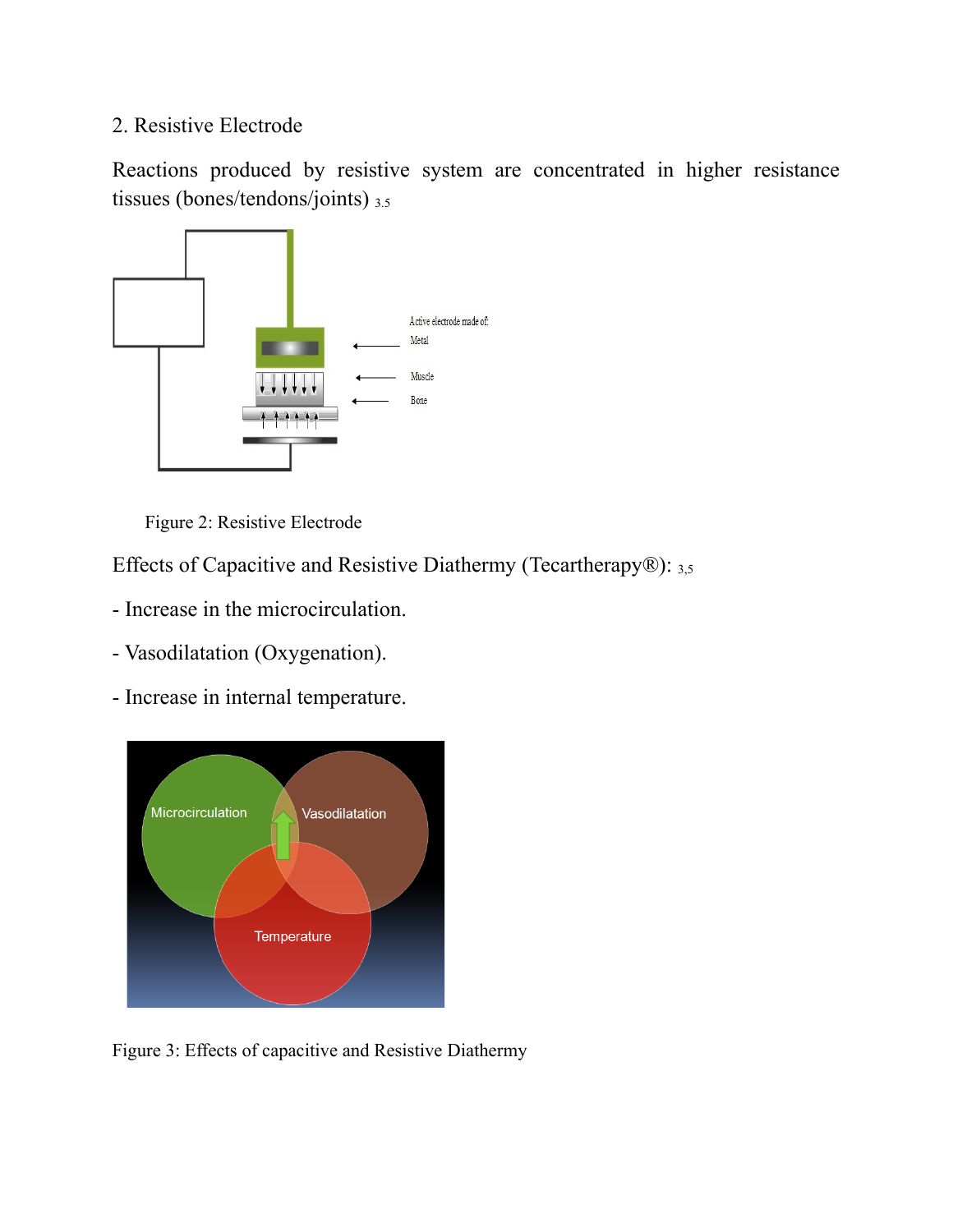The purpose of this research is to assess the clinical effectiveness of capacitive resistive diathermy (Tecartherapy®) in treatment of musculoskeletal lesions and pathologies based on clinical researches.

# **Methods**

To locate studies for inclusion in this literature research the electronic bibliographic databases Pubmed, Medline, Science Direct and Google Scholar searches were conducted using the following key words: "Tecar Therapy", "HCR 90" [Major topic], "Acute pathologies", "Chronic pathologies", "Sports Pathologies", "Musculotendinous injuries", "Musculotendinous trauma", "Tendinous pathologies", Treatment, effectiveness, efficacy.

Studies were included in this research contained data on the treatment of acute and chronic pathologies in sports with TecarTherapy®. In other words, only articles that studied the effectiveness of Tecartherapy® apparatus in athletes presenting acute and chronic pathologies of the musculoskeletal were included in this project. In addition to that, the search was limited to articles written in English between 2009 and 2012. All papers that did not meet these criteria were excluded. These procedures yielded 7 studies that met the criteria for inclusion.

## **Results**

The first study which have been held by C. Tranquilli was measuring the effects of Tecartherapy® in pain monitored by Visual Analog Scale (VAS) and the effect in motor recovery time, It was conducted on 116 patients, the results showed that there was a significant decrease in pain before and after the application of the treatment in both acute and chronic cases, In addition to the pain decrease, Tecartherapy® showed a good benefits in decrease the motor recovery time. <sup>4</sup>

G.P. Ganzit in his study observed 327 subjects (120 females, 207 males) between 18 and 60 years of age with acute and chronic sports pathologies, they were treated with Tecartherapy®, the majority of the patients expressed a reduction in pain and improvement in function at the end of treatment.  $\frac{1}{5}$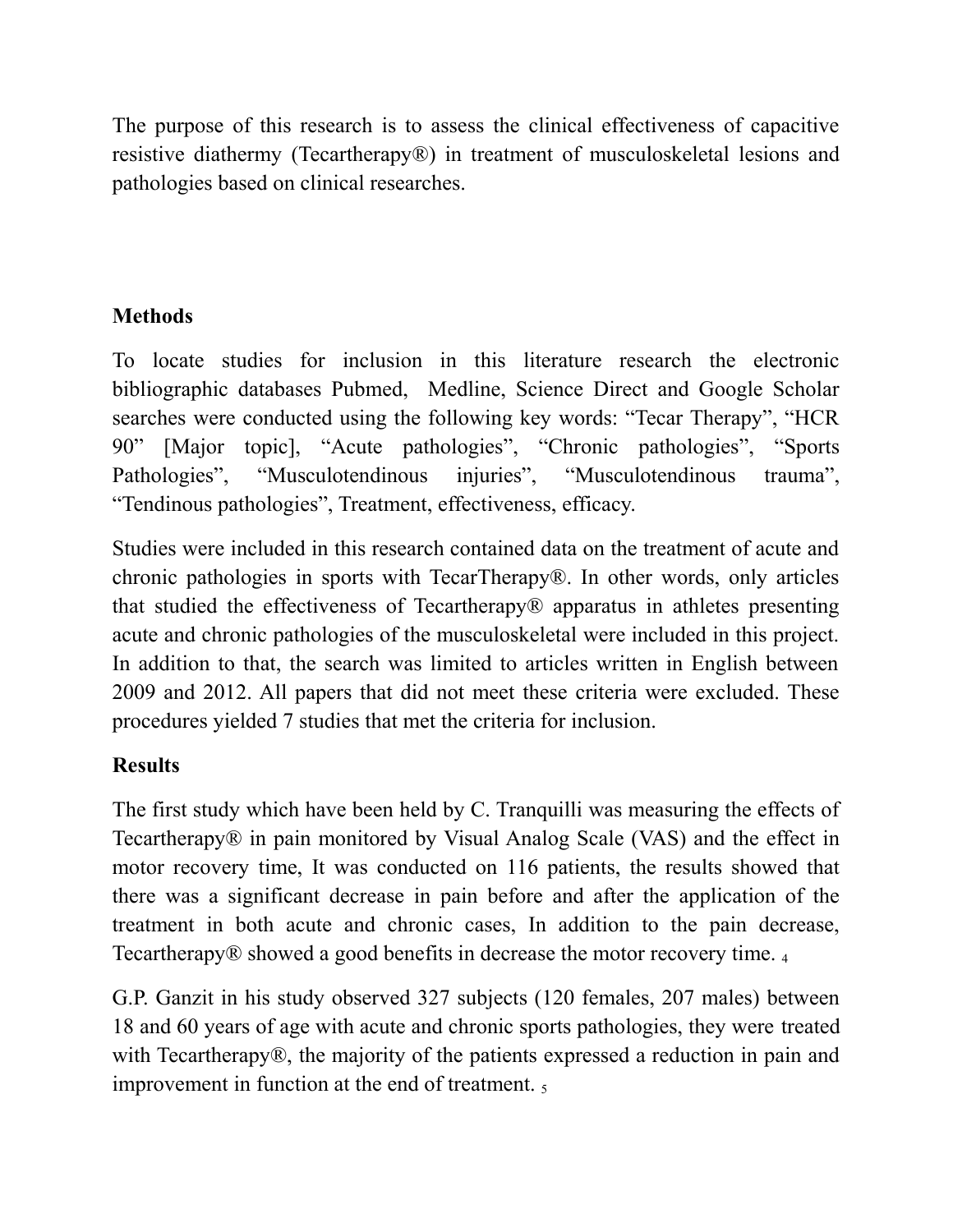P. Mondardini study was conducted on 30 patients showed that the recovery time is fast when he used Tecartherapy $\mathbb{R}_{6}$ .

The same results were obtained with E. Parolo when he applied capacitive resistive diathermy system (Tecartherapy®), he found that The majority of the subjects reported an improvement of pain symptoms in addition to a return to normal daily activities. <sup>7</sup>

A. Molina selected a total of 23 patients, and he discovered that a substantial improvement was achieved in 65% of the patients treated with capacitive resistive diathermy Energy Transfer. <sup>8</sup>

Maria Perez Benitez divided her study depending on patient's medical diagnosis but in general her patient's had an osteoarticular pathologies and she found that capacitive and resistive energy transfer technique is a very useful tool in the majority of osteoarticular pathologies, and its effectiveness increases if combined with other therapies. 9

G. Melegati treated 15 players with ankle sprain, his study showed a high effect of Tecartherapy $\circledR$  in the control of effusion following sprain, and decrease of pain.  $_{10}$ 

### **Discussion**

This review assessed the clinical effectiveness of capacitive resistive diathermy (Tecartherapy®) in treatment of musculoskeletal lesions and pathologies based on clinical researches.

Use of Tecartherapy<sup>®</sup> for treating acute and chronic musculoskeletal lesions has yet to be documented in the rehabilitation literature, with the notable exception of the possibility of resolving pain rapidly, reducing odema and decreasing the recovery time.

Use of Tecartherapy<sup>®</sup> has been reported limited in the research literature in a limited variety of clinical populations, yet these measures have not been universally endorsed and remain limited to their particular geographic regions. For example, Tecartherapy<sup>®</sup> has enjoyed widespread adoption in Italy for varied clinical populations, but there is no evidence of it's use in other countries. On the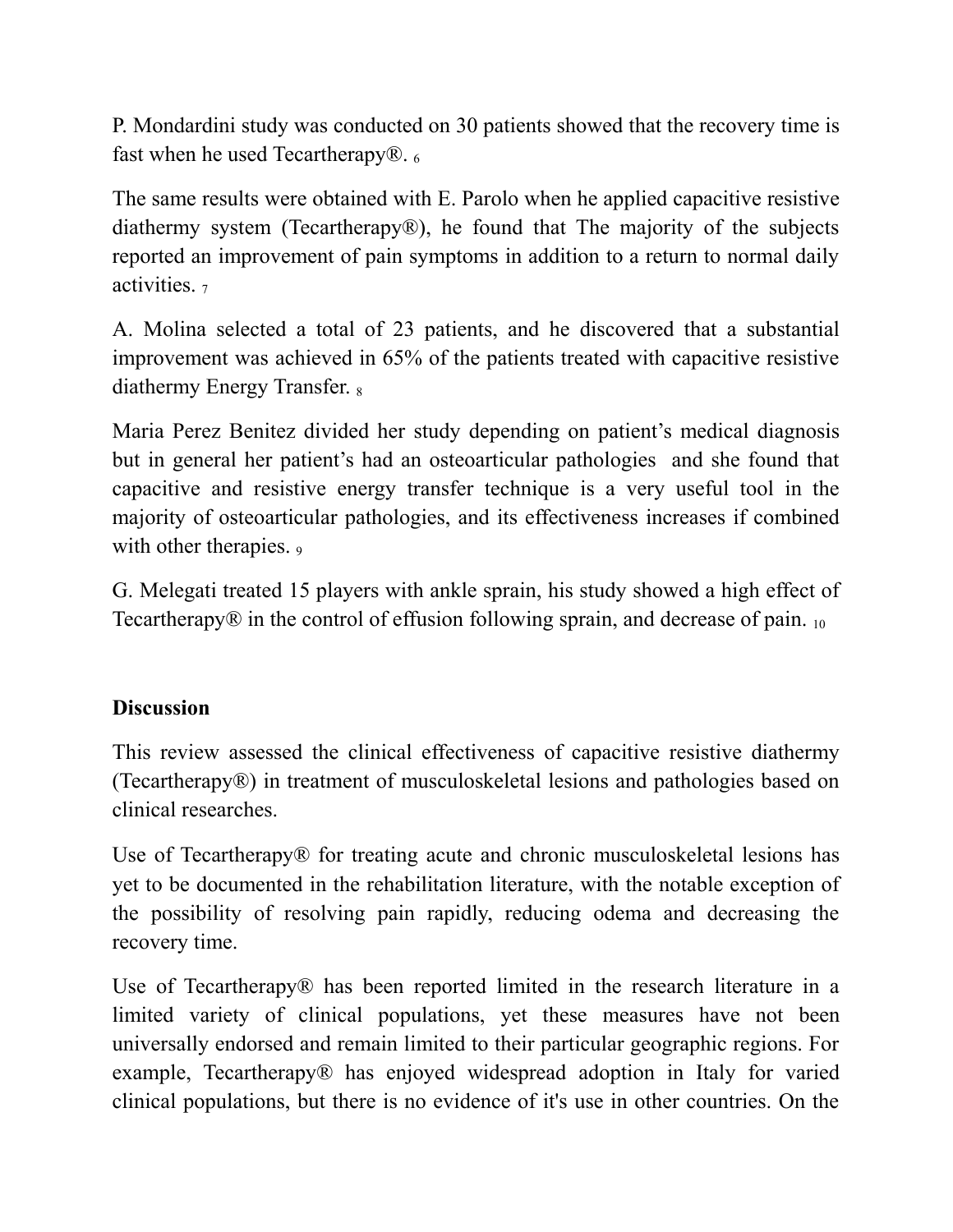contrary, all the studies have used the same treatment device (Tecartherapy®) with some differences in the way and time of application, some of them have applied the device once a day/5 times a week, the others more than one time a day, but in common they have the same injuries in acute and chronic stages.  $4567$ 

One important finding is that the pain relief as the majority of the patients expressed a reduction in pain at the end of the treatment, the subjects were monitored by an independent observer using VAS from 0-10 degree. This scale was applied for all patients before and after treatment, subjects were divided according to the stage of injuries/pathologies in acute and chronic stage, the VAS monitoring showed that the pain severity decreased for both types of injuries/pathologies. To increase the accuracy of effectiveness of the device in pain management, one of the studies measuring the pain at rest, pain upon pressure and movements in acute and chronic stages, there was about 4 degrees of decrease in VAS. 6,8

Pain evaluation using VAS from 1 to 10 is the best and easiest way to determine the severity of pain. The procedures which were held in the studies showed a good results because they used not just the VAS in general, they made a number of categories like the pain at rest, upon pressure and movement and this way may be more accurate to determine the effectiveness of Tecartherapy<sup>®</sup> in pain management or pain release because if they used just (VAS) in general without considering patients activity the result will show just the effect of the machine at rest. 4,6,7,8

 The second important finding that Tecartherpy® has the ability to increase the healing process or in other word decreasing the recovery time , the studies showed that in acute and chronic cases the recovery time decreased , but patients in chronic stage needed more time of treatment compared to those in acute stage. The way that they used for assessment of the result was using of muscle ultrasound before and after the treatment by measuring the diameter of the lesions ,but others used patients return to the activity without trauma and pain.  $78$ 

An important point that should be emphasized is the treatment process in acute stage for all the patients that should begin after 72 hours of trauma because it is contraindicated to use diathermy in the acute period of trauma because of inflammation.  $34$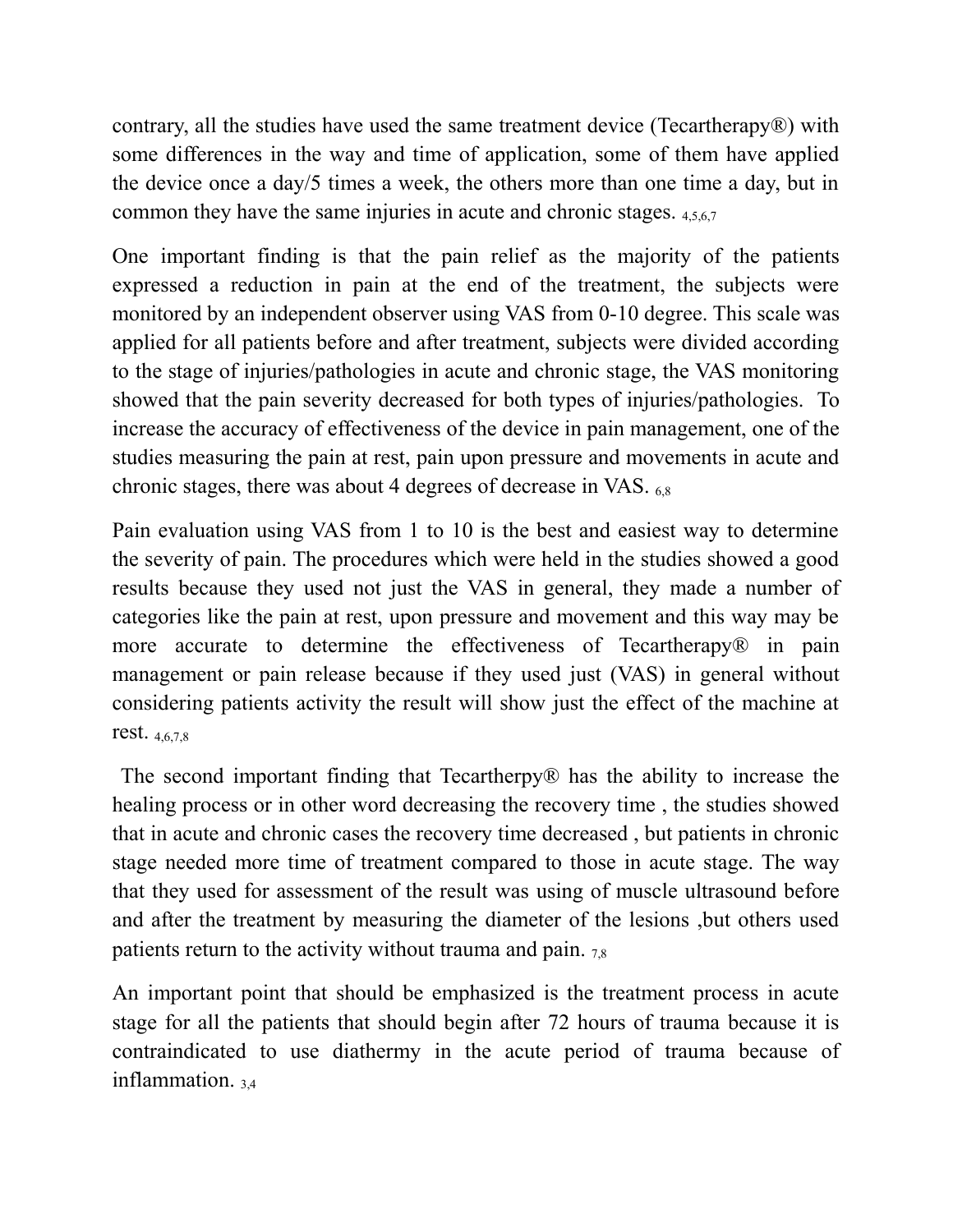In regard to the Tecartherapy® protocol which was used by all the studies, given the early application (third day following injury) in acute stage, we think that the protocol which is applied in this way by using this kind of machines increases the safety for patients and makes a good effect for such kinds of injuries/pathologies , because in our experience when we apply any kind of diathermy machines one of the important points that we have to consider is the inflammation which happen in the first period of trauma , this inflammation will increase if we apply any kind of diathermy machine.  $456$ 

Another important point that the effect of Tecartherapy® device in traumatic injuries is very benefit by increasing the healing process , the device increases the temperature of the tissue and this make an increasing in blood flow to the area of injury which help in increasing the recovery time.  $458$ 

A third finding is the effect of Tecartherapy® in releasing edema by increasing the temperature of the tissue, The blood flow increases and reduces the fluids from the traumatic point by applying the device around it .The edema observed by ultrasound examination reabsorbed after 4-5 days after treatment.  $_{6.8}$ 

The point that we have to mention here is the important role of this device to decrease the edema depending on the researches findings and the theoretical effect of Tecartherapy® in body tissues, because of the effect of edema in the range of motion, but the problem that met all of the studies researchers is the time of application which done after 3 days in acute stages, maybe we can use another kind of treatment in the first 72 hours to deal with edema for example we can use ice massage or lympho-dranaige to decrease it in the first 3 days before treatment. <sup>4</sup>

The last problem that met our sample of researches in some of cases is the need of some exclusions for the treatment process, for example one case treatment procedure stopped after 2 days because of increasing edema but after 4 days they continued the same procedures with good results. The other problem is there were Only 2 patients still presented functional limitation of the scapulohumeral area, likely due to a chronic degenerative lesion of the cuff, but reported an overall improvement in pain symptoms .This mean that the early intervention by using Tecartherapy<sup>®</sup> has the best effect in musculoskeletal lesions/pathologies.  $\frac{1}{8}$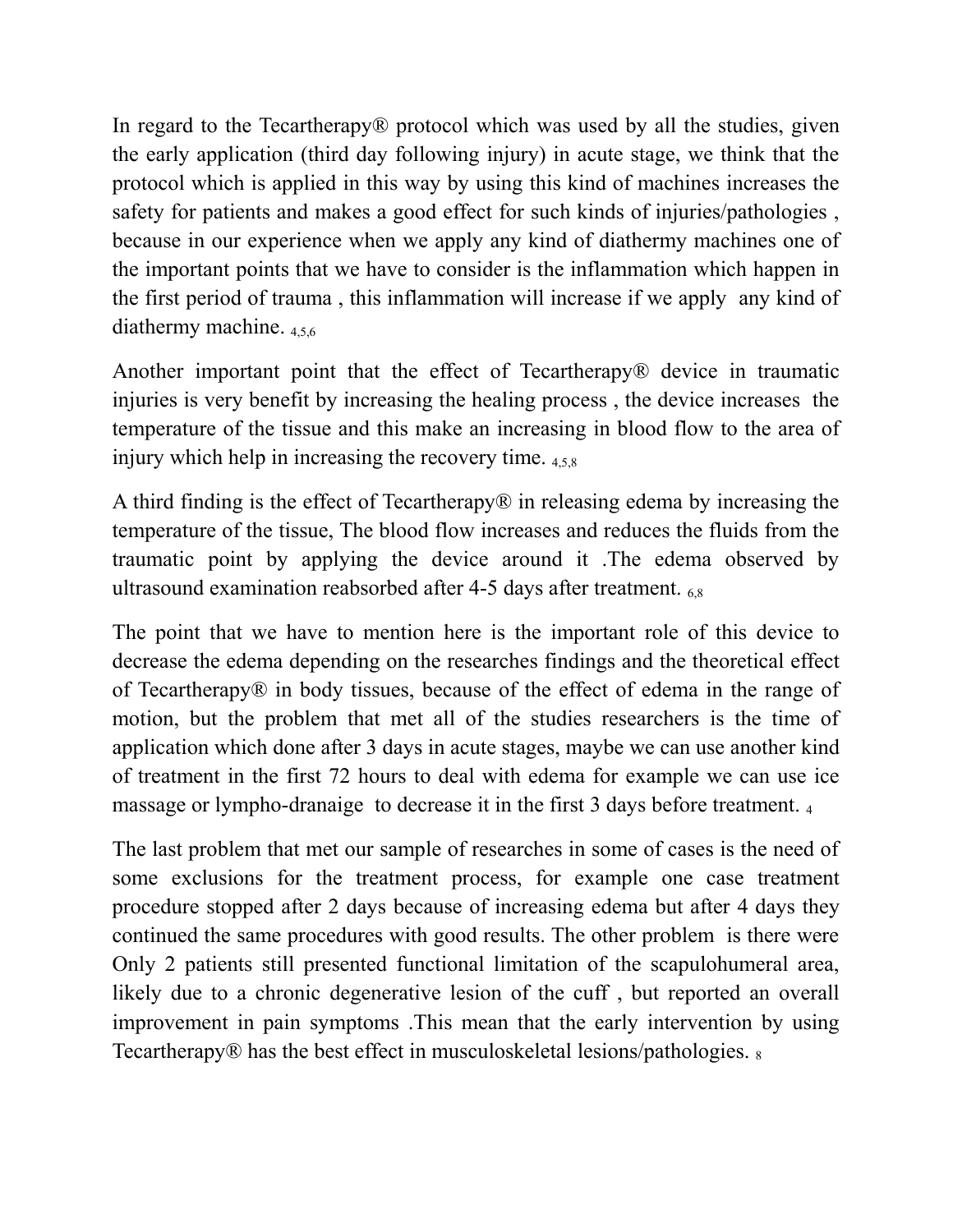Finally in our opinion the using of Tecartherapy<sup>®</sup> in treatment of such kind of pathologies is effective and give us a good results in a short period of time, with high safety for the patients, and compared with other diathermy modalities it has less contraindications and it is used with less frequency.

## **Conclusions**

From these data we could also assume an effective action by the application of Capacitive Resistive Diathermy (Tecartherapy®) in the reduction of recovery time during sequences of repeated muscle exercises.

The capacitive and resistive energy transfer technique (Tecartherapy®) is useful in pain management and in increasing of the healing process and its effectiveness increases if combined with other therapies. Capacitive resistive diathermy Tecartherapy® is easy to use with no evidence of contraindication in the case of bone fractures.

Finally we concluded that Capacitive resistive Diathermy Tecartherapy® is able to treat knee, shoulder, hip, ankle, spinal column, and hand and muscle injuries rapidly and efficiently, in addition to painful inflammatory, osteoarticular and muscular disorders (arthrosis, lumbago, sciatica).The beneficial effects of Tecartherapy® are immediately evident : it's sufficient, in fact, to undergo a single sitting to witness its therapeutic effectiveness.